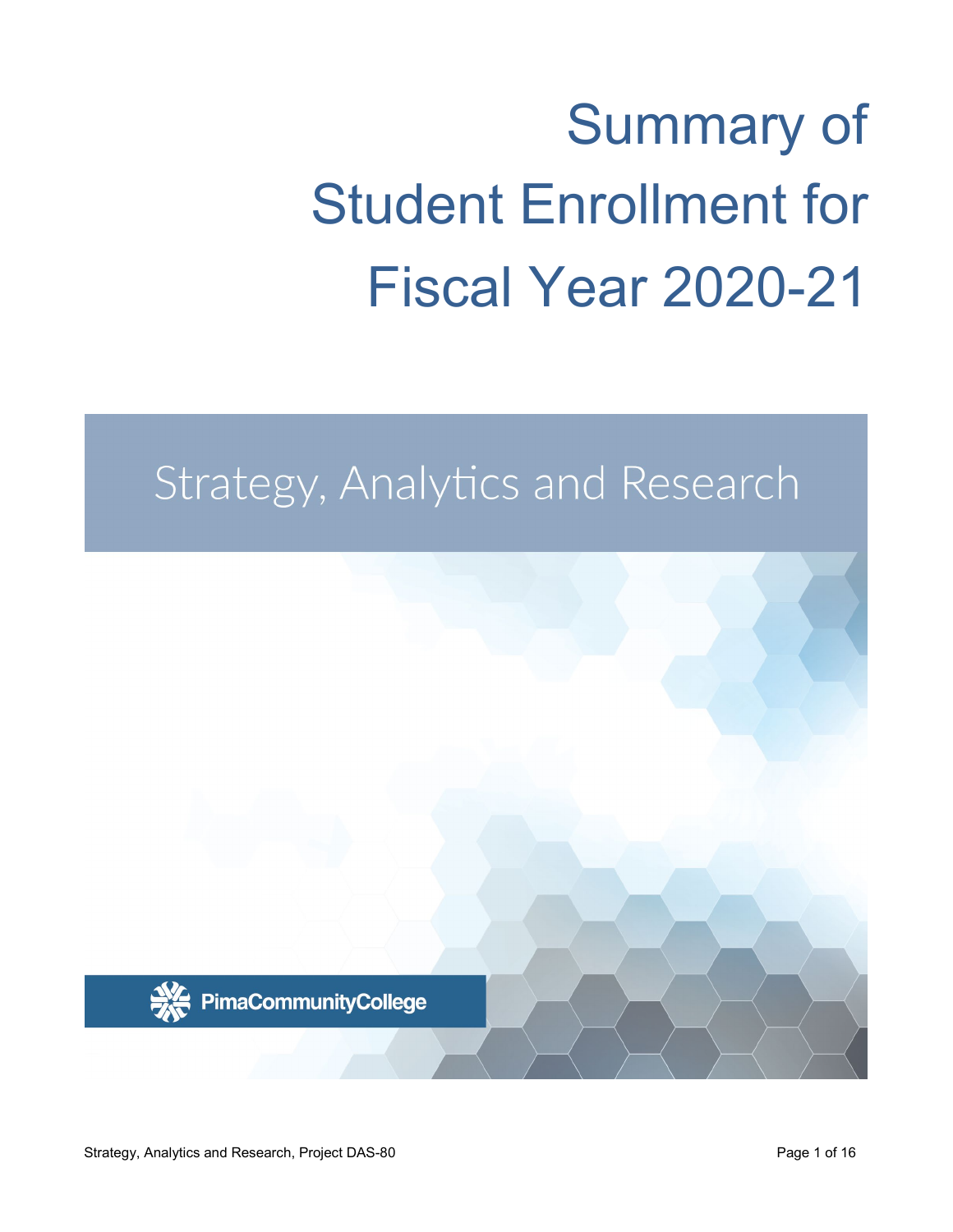## **Summary of Student Enrollment for Fiscal Year 2020-2021**

This report summarizes enrollment of Fiscal Year 2020-2021 (FY 2021), in terms of: (i) annual unduplicated State reportable head count, and (ii) annual full-time student equivalent count (FTSE) generated by enrollment in credit classes and completion of select non-credit educational programs.

- (i) Annual unduplicated head count is simply the number of unique students served within the year. Thus, district-wide, a student is counted only once regardless of the number of campuses attended or courses enrolled. Within a campus, a student is counted once regardless of number of courses enrolled at that campus.
- (ii) One annual Full Time Student Equivalent (FTSE) unit is equivalent to 30 credit hours of enrollment in credit courses, or 640 clock hours spent in completion in select noncredit programs. That is, every 30 credit hours of credit course enrollment at the college adds 1 to the FTSE count. Similarly, every 640 clock hours completed in select non-credit programs adds 1 to the FTSE count, those programs being:
	- a. Pima Community College Adult Education (PCCABECC or ABE)
	- b. Those courses offered by the Center for Training and Development (CTD)

This report also includes the unduplicated head count associated with non-reportable credithour, clock hour, and non-credit instruction.

At Pima Community College, FY 2021 ran from July 1, 2020 through June 30, 2021. FY 2021 enrollments include:

- 1. Traditional Census Date enrollment from Fall 2020 and Spring 2021
- 2. Summer enrollment from all of Session B of Summer 2020, the end of Session C of Summer 2020, all of Session A of Summer 2021, and the beginning of Session C of Summer 2021
- 3. All other short-term and open entry/open exit enrollment between July 2020 and June 2021
- 4. Students enrolled in Pima Community College Adult Education (PCCAE or ABE) and the Center for Training and Development (CTD) during FY 2021.

The credit enrollment data for the fiscal year that was extracted for this report was finalized, or "frozen" on July 30, 2021. All data is current as of Fall 2021.

In FY 2021, the College's total annual reportable FTSE unduplicated head count was 31,832 and its total annual FTSE was 11,488.1 (Tables 1a and Table 5a).

Compared with FY 2020:

1. Total College reportable FTSE unduplicated head count decreased by 8,333 (−20%), and total reportable FTSE decreased by 2,383.7 (-17.2%) (Tables 1a and Table 5a).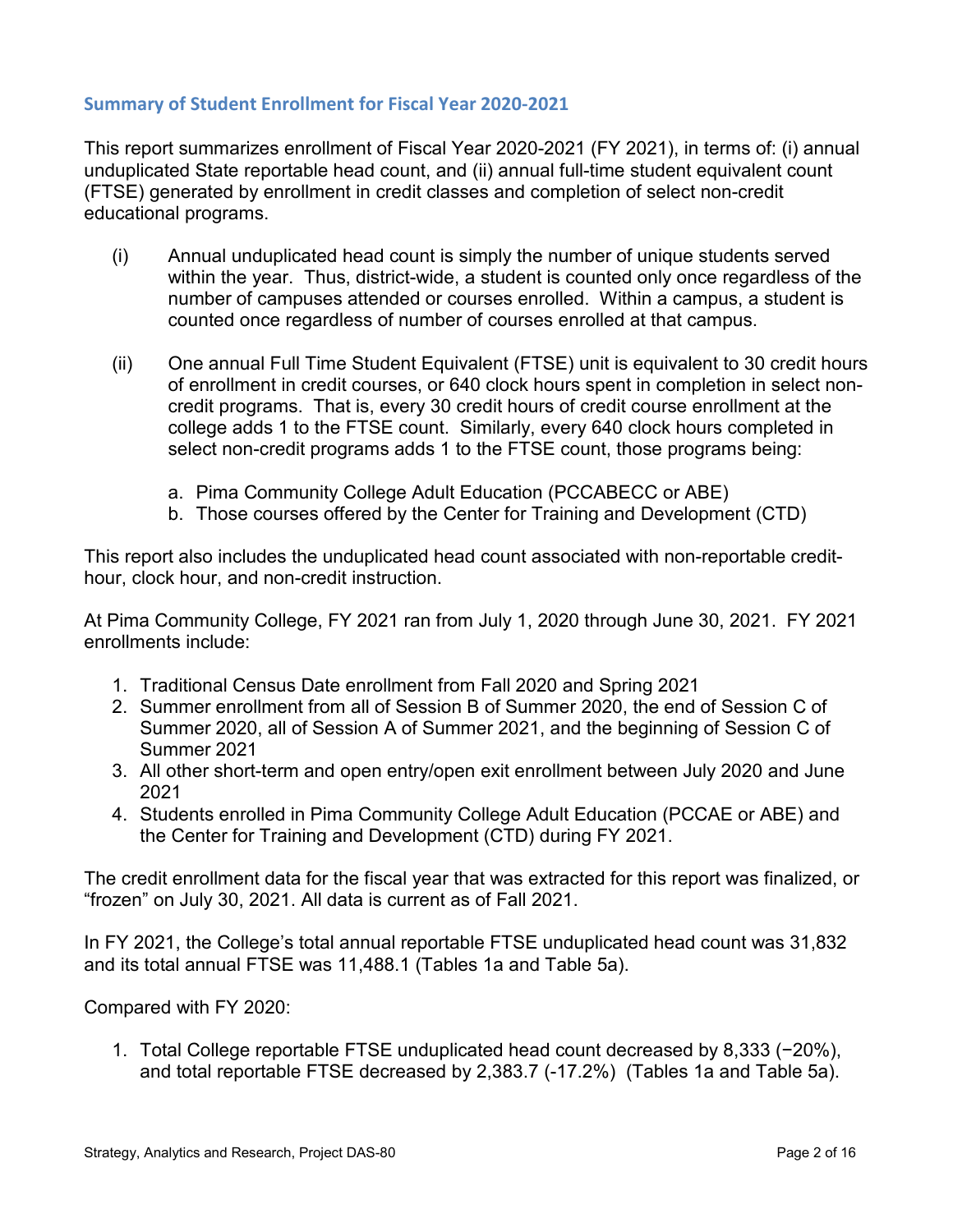- 2. Reportable FTSE unduplicated head count (N) by campus and change by (N, %) (Table 1a):
	- a. Pima Online: 17,498 (+241, 1%) b. Centers and Special Programs: 2,033 (-3,262, -62% ) c. Desert Vista Campus: 6,052 (+366, 6%) d. Downtown Campus: 6,004 (-2,194, -27%) e. East Campus: 5,841 (-39, -1%) f. Northwest Campus: 5,496 (230, +4%) g. West Campus: 10,955 (-1,460, -12%)
- 3. Females accounted for 60% of the total head count (among reported gender) in FY 2021, up from 57% in FY 2020. By campus area, females represented 60% of the traditional campus head count, 75% of Adult Basic Education (ABE), and 89% of the Center for Training and Development (Table 2).
- 4. Minority students (defined by race/ethnic categories other than White/non-Hispanic and Two or More Races) accounted for 59% of the total head count (among reported race/ethnicity). There was no significant change from FY2020. By area, minority students represented 58% of the traditional campus head count, 84% of Adult Basic Education, and 68% of the Center for Training and Development (Table 3).
- 5. Annual FTSE by campus (N) and change by (N, %) (Table 5a):
	- a. Pima Online: 4,133.5 (+609.7, +17.3%)
	- b. Centers and Special Programs: 610.1(-192.4,-24.0%)
	- c. Desert Vista Campus: 1,161.2 (-225.0, -16.2%)
	- d. Downtown Campus: 1,237.2 (-766.0, -38.2%)
	- e. East Campus: 1,037.1 (-434.7, -29.5%)
	- f. Northwest Campus: 848.7 (-413.6, -32.8%)
	- g. West Campus: 2,460.2 (-964.1, -28.2%)

6. Annual FTSE by center (N) and changed by (N, %) (Tables 5b-5c):

- a. Adult Basic Education: 233 (−135.0, −37%) b. Center for Training and Development: 113 (−46.0, −29%) c. Public Safety and Emergency Institute: 357.71 (−58.8, −14%)
- 7. Total annual FTSE by class type (N) and changed by (N, %) (Table 6):
	- a) Short-term: 2,528.5 (+354.0, +16%)
	- b) Open entry/open exit: 1.0 (−68.6, -99%)
	- c) Traditional: 7,432.9 (-2,232.7, -23%)
	- d) Summer: 1,160.3 (-1,838.6,-61%)
	- e) Clock-hour programs: 346.0 (−181.0, −34%)

The remainder of the document consists of tabulated headcount and FTSE data, in various breakdowns, followed by a list of all data sources.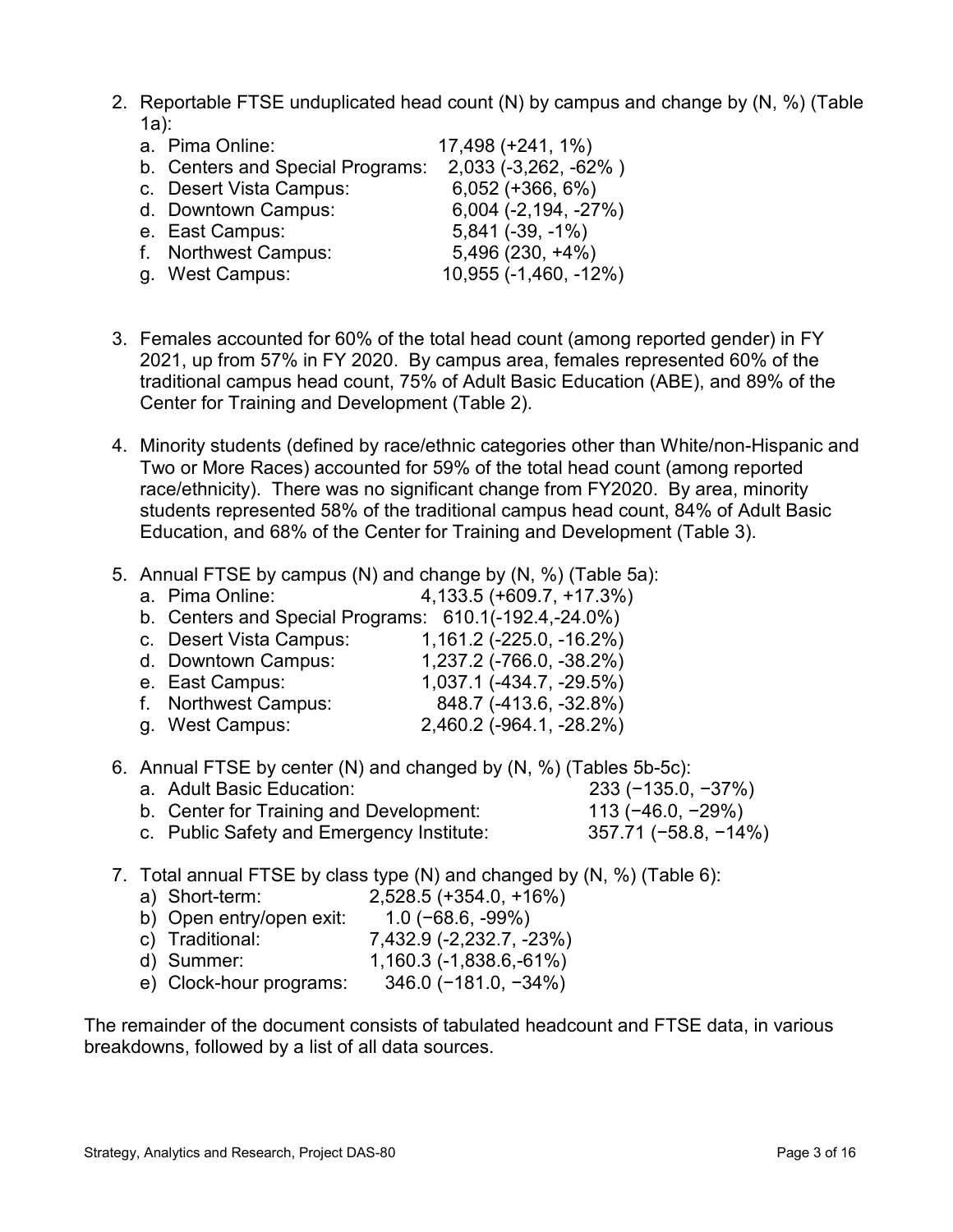|                                                      |        | FY 2020<br><b>Reportable FTSE</b> |                               | FY 2021<br><b>Reportable FTSE</b> |                                            |               | FY 2020 Non-<br><b>Reportable FTSE</b> |               | <b>FY 2021 Non-</b><br><b>Reportable FTSE</b> |                            |          | <b>Students Served</b>                     |                                                                       |        |                                            |        |
|------------------------------------------------------|--------|-----------------------------------|-------------------------------|-----------------------------------|--------------------------------------------|---------------|----------------------------------------|---------------|-----------------------------------------------|----------------------------|----------|--------------------------------------------|-----------------------------------------------------------------------|--------|--------------------------------------------|--------|
|                                                      |        | <b>Head Count<sup>A</sup></b>     | <b>Head Count<sup>A</sup></b> |                                   | <b>Change from</b><br><b>Previous Year</b> |               | <b>Head Count<sup>B</sup></b>          |               |                                               | Head Count <sup>B, E</sup> |          | <b>Change from</b><br><b>Previous Year</b> | FY 2021<br><b>FY 2020</b><br>Total <sup>c</sup><br>Total <sup>c</sup> |        | <b>Change from</b><br><b>Previous Year</b> |        |
| <b>Head Count</b>                                    | N.     | $\%^D$                            | N.                            | $\%^D$                            | N                                          | $\frac{9}{6}$ | N                                      | $\frac{9}{6}$ | N                                             | $\%^D$                     | N        | $\%$                                       | N                                                                     | N      | N.                                         | %      |
| <b>Pima Online</b>                                   | 17,257 | 29%                               | 17.498                        | 32%                               | 241                                        | $1\%$         | 490                                    | 19%           | 191                                           | 20%                        | $-299$   | $-61%$                                     | 17,747                                                                | 17,689 | $-58$                                      | 0%     |
| <b>Centers and Special</b><br><b>Programs Campus</b> | 5,295  |                                   | 2,033                         | 4%                                | $-3,262$                                   | $-62%$        | 962                                    | 38%           | 686                                           | 72%                        | $-276$   | -29%                                       | 6,257                                                                 | 2,719  | $-3,538$                                   | $-57%$ |
|                                                      |        |                                   |                               |                                   |                                            |               |                                        |               |                                               |                            |          |                                            |                                                                       |        |                                            |        |
| <b>Desert Vista Campus</b>                           | 5,686  | 9%                                | 6,052                         | 11%                               | 366                                        | 6%            | 89                                     | 4%            | $\Omega$                                      | $0\%$                      | $-89$    | $-100%$                                    | 5,775                                                                 | 6,052  | 277                                        | 5%     |
|                                                      |        |                                   |                               |                                   |                                            |               |                                        |               |                                               |                            |          |                                            |                                                                       |        |                                            |        |
| <b>Downtown Campus</b>                               | 8,198  | 14%                               | 6,004                         | 11%                               | $-2,194$                                   | $-27%$        | 171                                    | 7%            | $\mathbf 0$                                   | 0%                         | $-171$   | $-100%$                                    | 8,369                                                                 | 6,004  | $-2,365$                                   | $-28%$ |
|                                                      |        |                                   |                               |                                   |                                            |               |                                        |               |                                               |                            |          |                                            |                                                                       |        |                                            |        |
| <b>East Campus</b>                                   | 5,880  | 10%                               | 5,841                         | 11%                               | $-39$                                      | $-1%$         | 195                                    | 8%            | 24                                            | 3%                         | $-171$   | $-88%$                                     | 6,075                                                                 | 5,865  | $-210$                                     | $-3%$  |
|                                                      |        |                                   |                               |                                   |                                            |               |                                        |               |                                               |                            |          |                                            |                                                                       |        |                                            |        |
| <b>Northwest Campus</b>                              | 5,266  | 9%                                | 5,496                         | 10%                               | 230                                        | 4%            | 228                                    | 9%            | 2                                             | $0\%$                      | $-226$   | -99%                                       | 5,494                                                                 | 5,498  | 4                                          | 0%     |
|                                                      |        |                                   |                               |                                   |                                            |               |                                        |               |                                               |                            |          |                                            |                                                                       |        |                                            |        |
| <b>West Campus</b>                                   | 12,415 | 21%                               | 10,955                        | 20%                               | $-1,460$                                   | $-12%$        | 381                                    | 15%           | 48                                            | 5%                         | $-333$   | $-87%$                                     | 12,796                                                                | 11,003 | $-1,793$                                   | $-14%$ |
|                                                      |        |                                   |                               |                                   |                                            |               |                                        |               |                                               |                            |          |                                            |                                                                       |        |                                            |        |
| <b>Unduplicated</b><br><b>Head Count</b>             | 39,156 | 27%                               | 31,832                        | 25%                               | $-7,324$                                   | $-19%$        | 2,381                                  | 100%          | 1,372                                         | 100%                       | $-1,009$ | $-42%$                                     | 41,537                                                                | 33,204 | $-8,333$                                   | $-20%$ |

**Table 1a. Annual Unduplicated Reportable FTSE Head Count, Non-Reportable FTSE Head Count, and Total Head Count, by District and Campus**

**Notes:**

A. Reportable FTSE head count (i.e., head count that generates FTSE that is reported to the state of Arizona) includes credit class enrollment and Center for Training and Development and Adult Basic Education completers.

B. Non-Reportable FTSE head count includes enrollment in non-credit Workforce and Business Development and Community Education classes, out-of state enrollment in Industry Training and Credit Approval Process classes, and Center for Training and Development enrollment excluding completers.

C. Some students could be enrolled in both Reportable FTSE and Non-Reportable FTSE classes at PCC during the same year. The totals are unduplicated.

D. Column percentages reflect the proportion of the total duplicated head count (not shown).

E. Some Community Education classes that were counted for Community Campus in prior years are counted in the current year for the campus at which the class was run.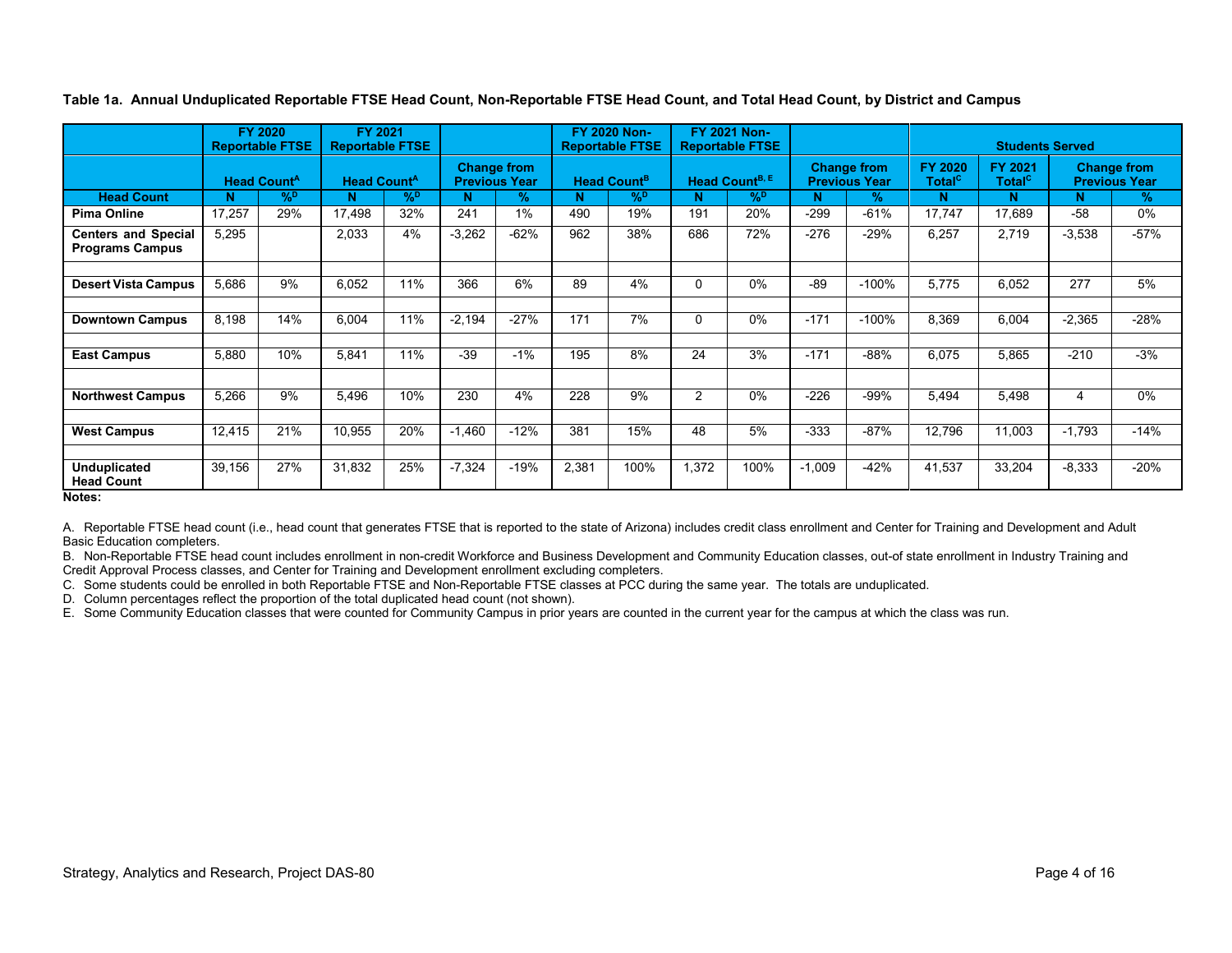**FY 2020 Reportable FTSE FY 2021 Reportable FTSE FY 2020 Non-Reportable FTSE FY 2021 Non-Students Served Centers and Special Programs Head CountA Head CountA Change from Previous Year Head Count<sup>B</sup> Head Count<sup>B</sup> Change from Previous Year FY 2020**  Total<sup>c</sup> **FY 2021 TotalC Change from Previous Year Head Count N %D N %D N % N %D N %D N % N N N % Public Safety / Emergency Institute** 750 | 20% | 754 | 16% | 4 | 1% | 358 | 37% | 431 |63% | 73 | 20% | 1,108 | 1,185 | 77 | 7% **Adult Basic Education** 4,363 100% 1,121 100 % -3,242 | -74% | | | | | | | | | | | | | | 4,363 | 1,121 | -3,242 | -74% **Continuing Education** 0 | | | | | | 523 | 54% | 225 | 33% | -298 | -57% | 523 | -298 | -57% **Workforce and Business Development** 204 | 81% | 158 | 75% | | 85 | 9% | 30 | 4% | -55 | 0% | 289 | 188 | -101 | 0% **Unduplicated Head Count** 5,295 | 63% | 2,033 | 34% | -3,262 | -62% | 962 | 100% | 686 | 100 % -276 | -29% | 6,257 | 2,719 | -3,538 | -57%

**Table 1b. Centers and Special Programs Annual Unduplicated Reportable FTSE Head Count, Non-Reportable FTSE Head Count, and Total Head Count**

#### **Notes:**

A. Reportable FTSE head count (i.e., head count that generates FTSE that is reported to the State of Arizona) includes credit class enrollment and Adult Basic Education completers.

B. Non Reportable FTSE head count includes enrollment in non-credit Workforce and Business Development, Community Education, Public Safety and Emergency Institute, Truck Driver Training classes.

C. Some students could be enrolled in both Reportable-FTSE and Non-Reportable FTSE classes at PCC during the same year. The totals are unduplicated

D. Column percentages reflect the proportion of the total duplicated head count

#### **Sources:**

. .

1. Summary of 2019-20 Student Enrollment Report

2. BANINST1.AZ\_SV\_TOTAL\_STU\_BY\_TERM\_PERIOD; BANINST1.AZ\_SV\_STATE\_STU\_BY\_TERM\_PERIOD; BANINST1.AZ\_SV\_ADULT\_ED; BANINST1.AZ\_SVGRAD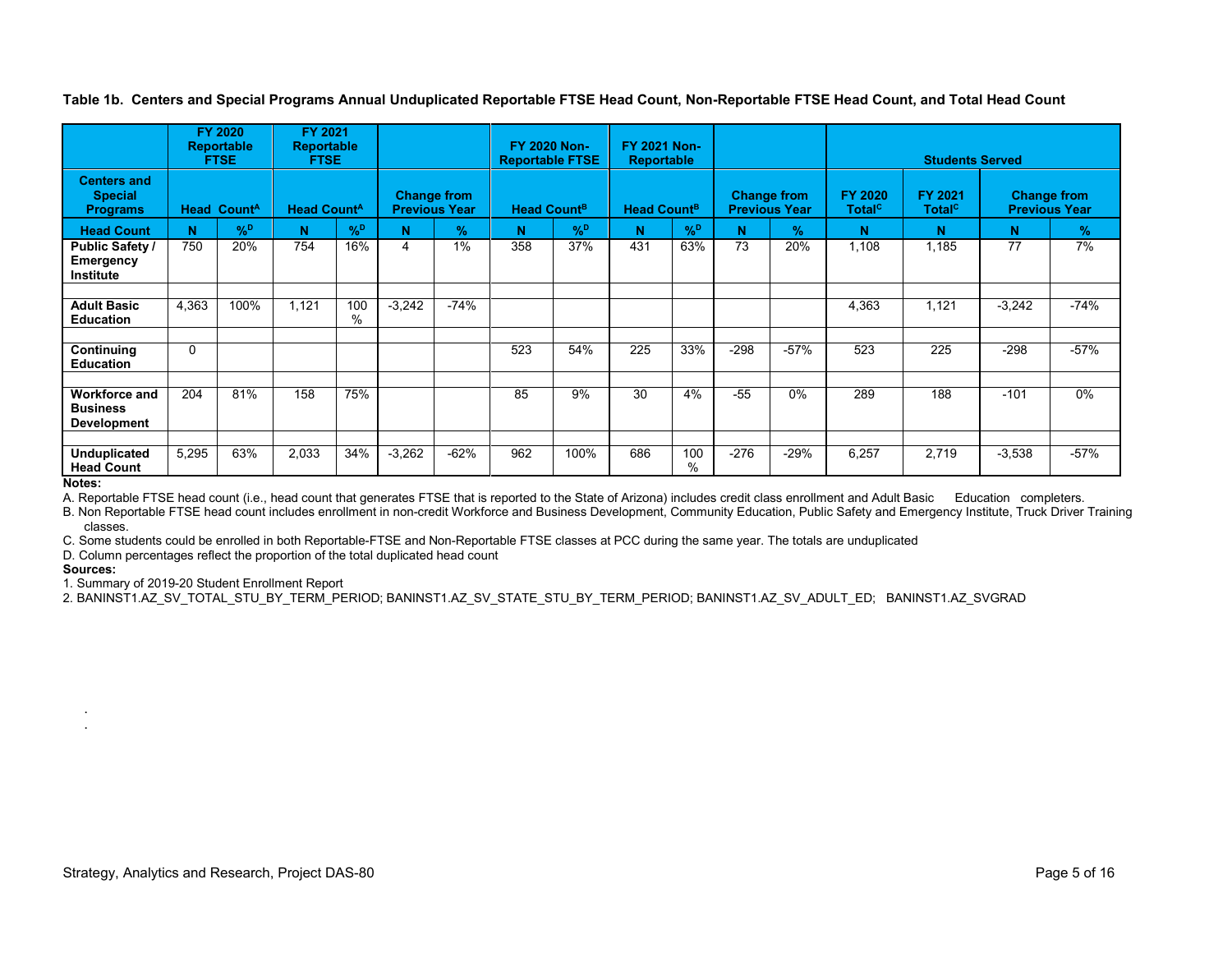**Table 1c. Desert Vista Annual Unduplicated Head Count for Reportable-FTSE, Non Reportable-FTSE, and Total Head Count, for Centers and Special Programs**

|                                                                |                               | FY 2020 Reportable<br><b>FTSE</b> | FY 2021 Reportable<br><b>FTSE</b> |               |                                            |               | FY 2020 Reportable<br><b>FTSE</b> |       | FY 2021 Reportable<br><b>FTSE</b> |               |                                            |               |                               | <b>Students Served</b>               |                                            |        |
|----------------------------------------------------------------|-------------------------------|-----------------------------------|-----------------------------------|---------------|--------------------------------------------|---------------|-----------------------------------|-------|-----------------------------------|---------------|--------------------------------------------|---------------|-------------------------------|--------------------------------------|--------------------------------------------|--------|
| <b>Desert Vista</b><br><b>Campus</b>                           | <b>Head Count<sup>A</sup></b> |                                   | <b>Head Count<sup>A</sup></b>     |               | <b>Change from</b><br><b>Previous Year</b> |               | <b>Head Count</b> <sup>B</sup>    |       | Head Count <sup>B</sup>           |               | <b>Change from</b><br><b>Previous Year</b> |               | FY 2020<br>Total <sup>c</sup> | <b>FY 2021</b><br>Total <sup>c</sup> | <b>Change from</b><br><b>Previous Year</b> |        |
| <b>Head Count</b>                                              |                               | $\frac{9}{6}$                     |                                   | $\frac{9}{6}$ | N                                          | $\frac{9}{6}$ | N                                 | %     |                                   | $\frac{9}{6}$ |                                            | $\frac{0}{2}$ |                               | N                                    | N                                          |        |
| <b>Other Desert</b><br><b>Vista Campus</b>                     | 5.517                         | 38%                               | 5,971                             | 54%           | 454                                        | 8%            | 89                                | 1%    | $\Omega$                          | 0%            | $-89$                                      | $-100%$       | 5,606                         | 5,971                                | 365                                        | 7%     |
|                                                                |                               |                                   |                                   |               |                                            |               |                                   |       |                                   |               |                                            |               |                               |                                      |                                            |        |
| <b>Center for</b><br><b>Training and</b><br><b>Development</b> | 176                           | 99%                               | 86                                | 100%          | $-90$                                      | $-51%$        |                                   | $0\%$ | $\Omega$                          | 0%            |                                            | 0%            | 176                           | 86                                   | $-90$                                      | $-51%$ |
|                                                                |                               |                                   |                                   |               |                                            |               |                                   |       |                                   |               |                                            |               |                               |                                      |                                            |        |
| <b>Unduplicated</b><br><b>Head Count</b>                       | 5,686                         | 39%                               | 6,052                             | 54%           | 366                                        | 6%            | 89                                | 50%   | 0                                 | 0%            | $-89$                                      | $-100%$       | 5,775                         | 6,052                                | 277                                        | 5%     |

#### **Notes:**

A. Reportable FTSE head count (*i.e.*, head count that generates FTSE that is reported to the state of Arizona) includes credit class enrollment at Desert Vista Campus and Center for Training and Development (completers only).

B. Non Reportable-FTSE head count includes non-credit class enrollment, and Center for Training and Development enrollment, excluding completers.

C. Some students could be enrolled in both Reportable FTSE and Non-Reportable FTSE classes at PCC during the same year. The totals are unduplicated.

D. Column percentages reflect the proportion of the total duplicated head count.

#### **Sources:**

1. Summary of 2019-20 Student Enrollment

2. BANINST1.AZ\_SV\_TOTAL\_STU\_BY\_TERM\_PERIOD; BANINST1.AZ\_SV\_STATE\_STU\_BY\_TERM\_PERIOD; BANINST1.AZ\_SVGRAD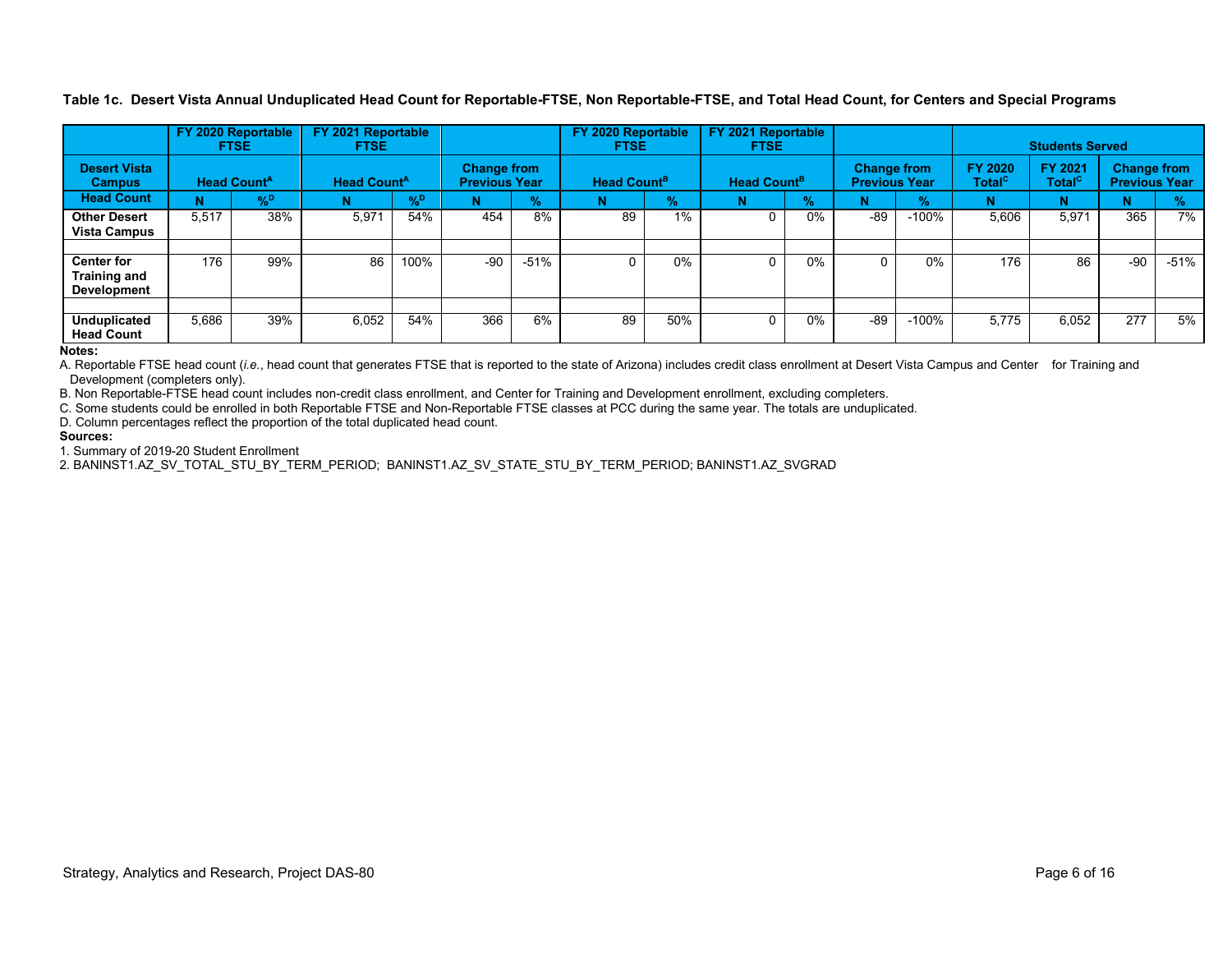**Table 1d. East Campus Annual Unduplicated Head Count for Reportable-FTSE, Non Reportable-FTSE and Total Head Count, for Centers and Special Programs**

|                                          |                                                                | FY 2020<br><b>Reportable FTSE</b> |       | FY 2021<br><b>Reportable FTSE</b>          |       |                                |     | FY 2020<br><b>Reportable FTSE</b> |    | FY 2021<br><b>Reportable FTSE</b>          |        |                               |                                                                             | <b>Students Served</b> |        |               |
|------------------------------------------|----------------------------------------------------------------|-----------------------------------|-------|--------------------------------------------|-------|--------------------------------|-----|-----------------------------------|----|--------------------------------------------|--------|-------------------------------|-----------------------------------------------------------------------------|------------------------|--------|---------------|
| <b>East Campus</b>                       | <b>Head Count<sup>A</sup></b><br><b>Head Count<sup>A</sup></b> |                                   |       | <b>Change from</b><br><b>Previous Year</b> |       | <b>Head Count</b> <sup>B</sup> |     | <b>Head Count</b> <sup>B</sup>    |    | <b>Change from</b><br><b>Previous Year</b> |        | FY 2020<br>Total <sup>c</sup> | FY 2021<br><b>Change from</b><br><b>Previous Year</b><br>Total <sup>c</sup> |                        |        |               |
| <b>Head Count</b>                        |                                                                | $\%$ <sup>B</sup>                 |       | % <sup>в</sup>                             |       | $\%$                           |     | %                                 |    | $\frac{9}{6}$                              |        | $\%$                          | N                                                                           | N                      |        | $\frac{1}{2}$ |
| <b>Other East</b><br>Campus              | 5.690                                                          | 41%                               | 5.614 | 57%                                        | $-76$ | $-1%$                          | 195 | 100%                              | 24 | 100%                                       | $-171$ | 100%                          | 5.885                                                                       | 5,638                  | $-247$ | -4%           |
|                                          |                                                                |                                   |       |                                            |       |                                |     |                                   |    |                                            |        |                               |                                                                             |                        |        |               |
| <b>DM Air Force</b><br><b>Base</b>       | 265                                                            | 93%                               | 271   | 95%                                        | 6     | 2%                             |     | $0\%$                             |    |                                            |        |                               | 265                                                                         | 271                    |        | 2%            |
|                                          |                                                                |                                   |       |                                            |       |                                |     |                                   |    |                                            |        |                               |                                                                             |                        |        |               |
| <b>Unduplicated</b><br><b>Head Count</b> | 5.880                                                          | 42%                               | 5.841 | 58%                                        | $-39$ | $-1%$                          | 195 | $0\%$                             | 24 | 100%                                       | $-171$ | 100%                          | 6.075                                                                       | 5,865                  | $-210$ | $-3%$         |

#### **Notes:**

A. Reportable FTSE head count (*i.e.*, head count that generates FTSE that is reported to the state of Arizona) includes credit class enrollment at East

Campus and Davis Monthan Air Force Base

B. Column percentages reflect the proportion of the total duplicated head count (not shown).

#### **Sources:**

1. Summary of 2019-20 Student Enrollment

2. BANINST1.AZ\_SV\_TOTAL\_STU\_BY\_TERM\_PERIOD; BANINST1.AZ\_SV\_STATE\_STU\_BY\_TERM\_PERIOD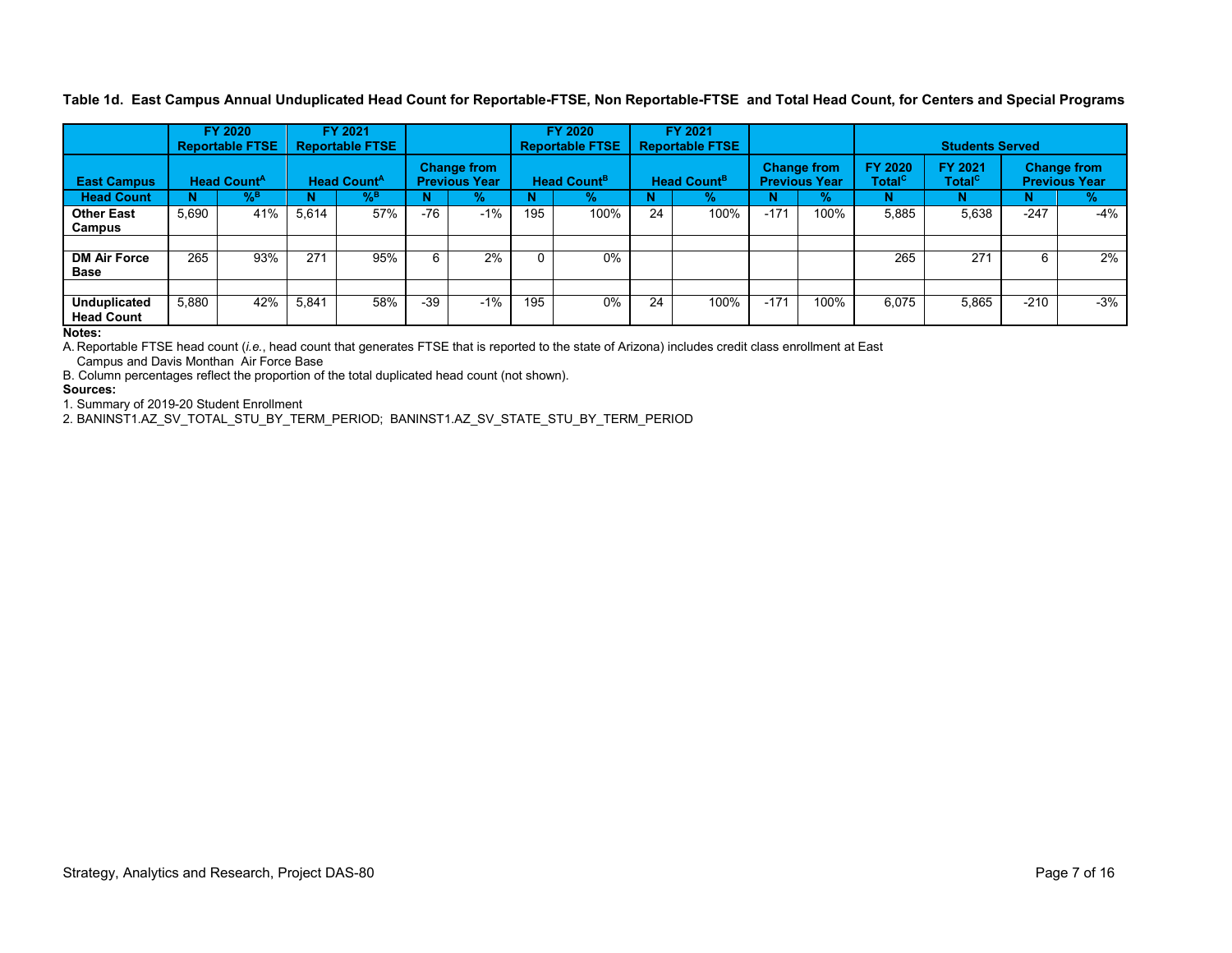**Table 2. Distribution of Annual Unduplicated Reportable FTSE Student Head Count by Gender - FY 2020 and FY 2021**

| <b>Enrollment</b><br>Type                   | <b>Male</b> |     | <b>Female</b> |      | <b>Total</b> |      |
|---------------------------------------------|-------------|-----|---------------|------|--------------|------|
| <b>Head Count</b>                           | N           | %   | N             | $\%$ | N            | %    |
| <b>Traditional</b><br>Campuses <sup>A</sup> |             |     |               |      |              |      |
| FY 2020                                     | 14,887      | 44% | 19,295        | 56%  | 34,182       | 100% |
| FY 2021                                     | 12,245      | 40% | 18,026        | 60%  | 30,271       | 100% |
| Other<br><b>Programs</b>                    |             |     |               |      |              |      |
| <b>PCCABECCB</b>                            |             |     |               |      |              |      |
| FY 2020                                     | 1,530       | 37% | 2,627         | 63%  | 4,157        | 100% |
| FY 2021                                     | 264         | 25% | 812           | 75%  | 1,076        | 100% |
| CTD <sup>c</sup>                            |             |     |               |      |              |      |
| FY 2020                                     | 23          | 13% | 151           | 87%  | 174          | 100% |
| FY 2021                                     | 9           | 11% | 76            | 89%  | 85           | 100% |
| Total <sup>D</sup>                          |             |     |               |      |              |      |
| FY 2020                                     | 16,375      | 43% | 21,938        | 57%  | 38,313       | 100% |
| FY 2021                                     | 12,505      | 40% | 18,862        | 60%  | 31,367       | 100% |

#### **Notes:**

A. There 419 unknowns in the FY 2021 Campus data that are not included.

B. There 45 unknowns in the FY 2021 ABECC data that are not included.

C. There 1 unknowns in the FY 2021 CTD data that is not included.

D. The totals represent unduplicated totals (reported gender only) between Campuses and Programs.

#### **Sources:**

1. Summary of 2019-20 Student Enrollment

2. BANINST1.AZ\_SV\_STATE\_STU\_BY\_TERM\_PERIOD

BANINST1.AZ\_SV\_ADULT\_ED; BANINST1.AZ\_SVGRAD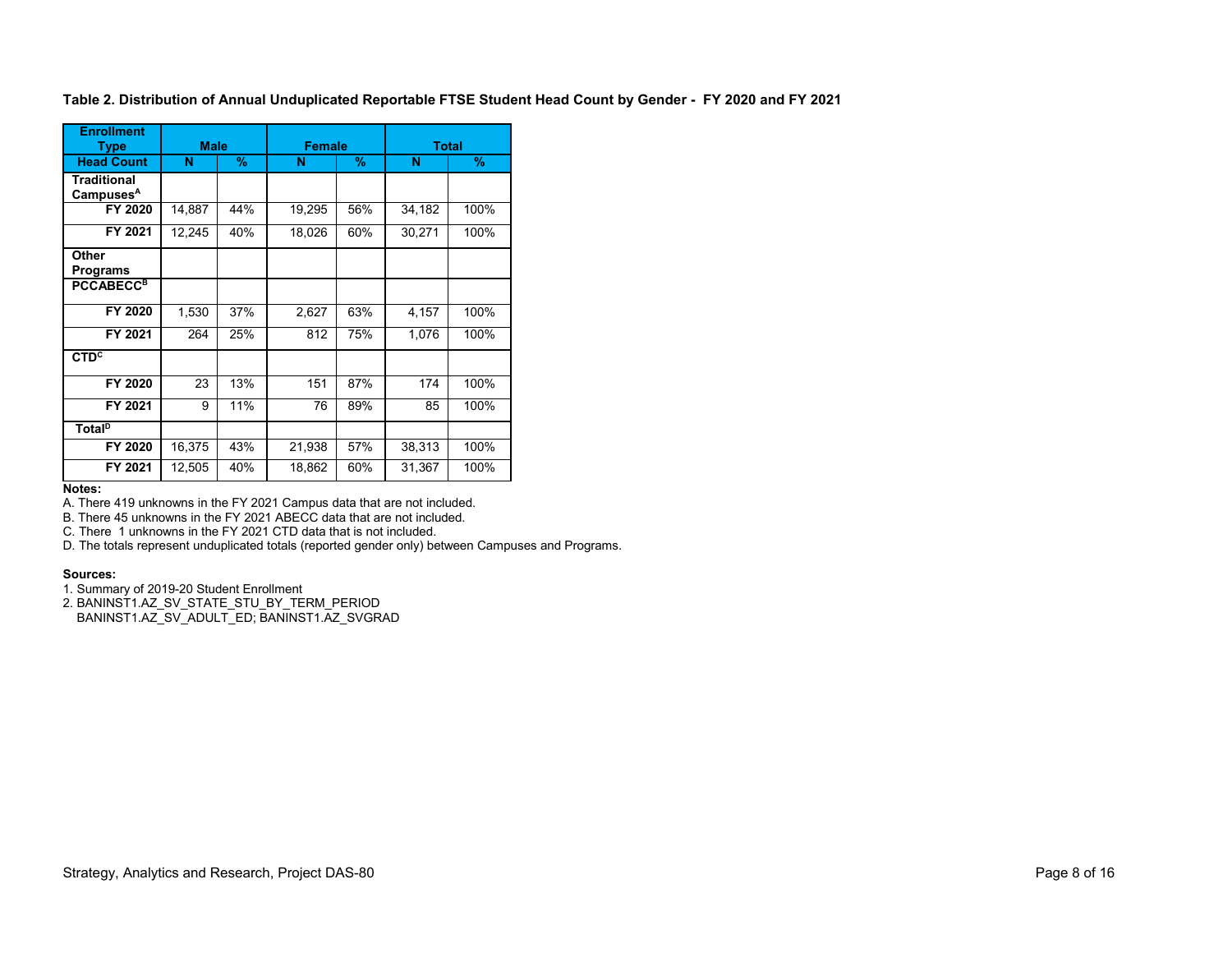**Non-Hispanic Enrollment Hispanic/ Latino American Indian/ Alaskan Native Asian Black or African American Native Hawaiian or other Pacific Islander White Two or More Races Total Minority Total<sup>E</sup> Type N % N % N % N % N % N % N % N N %F** Campuses<sup>A</sup><br>FY 2020 **FY 2020 |** 15,678 | 48% | 692 | 2% | 1,138 | 3% | 1,649 | 5% | 159 | 0% | 12,898 | 39% | 570 | 2% | 32,784 | 19,316 | 59% **FY 2021 |** 13,952 | 48% | 442 | 2% | 1,046 | 4% | 1,413 | 5% | 123 | 0% | 11,503 | 40% | 632 | 2% | 29,111 | 16,976 | 58% **Other Programs** PCCABECC<sup>B</sup><br>FY 2020 **FY 2020 |** 1680 | 66% | 82 | 3% | 158 | 6% | 214 | 8% | 3 | 0% | 412 | 16% | 14 | 1% | 2,563 | 2,137 | 83% **FY 2021 |** 682 | 66% | 25 | 2% | 61 | 6% | 96 | 9% | 1 | 0% | 163 | 16% | 4 | 0% | 1,032 | 865 | 84% **CTD<sup>c</sup> FY 2020 |** 100 | 58% | 8 | 5% | 5 | 3% | 14 | 8% | 1 | 11% | 41 | 24% | 2 | 1% | 171 | 128 | 75% **FY 2021 |** 38 | 47% | 4 | 5% | 4 | 5% | 9 | 11% | 0 | 0% | 25 | 31% | 1 | 1% | 81 | 55 | 68% **Total**<sup>D</sup> **FY 2020 |** 17,348 | 49% | 773 | 2% | 1,278 | 4% | 1,861 | 5% | 162 | 0% | 13,310 | 38% | 585 | 2% | 35,317 | 21,422 | 61% **FY 2021 |** 14,645 | 49% | 469 | 2% | 1,103 | 4% | 1,513 | 5% | 124 | 0% | 11,672 | 39% | 636 | 2% | 30,162 | 17,854 | 59%

**Table 3. Distribution of Annual Unduplicated Reportable FTSE Student Head Count by Race/Ethnicity - FY 2020 and FY 2021**

**Notes:**

A. There 1,549 unknowns in the FY 2021 Campus data that are not included.

B. There 83 unknowns in the FY 2021 Adult Education data that are not included.

C. There 5 unknowns in the FY 2021 CTD data that are not included.

D. The totals represent unduplicated totals between Campuses and Programs.

E. Minority count includes all groups but for White and Two or More Races.

F. Percentages computed from known race/ethnicity data only.

#### **Sources:**

1. Summary of 2019-20 Student Enrollment

2. BANINST1.AZ\_SV\_STATE\_STU\_BY\_TERM\_PERIOD; BANINST1.AZ\_SV\_ADULT\_ED; BANINST1.AZ\_SVGRAD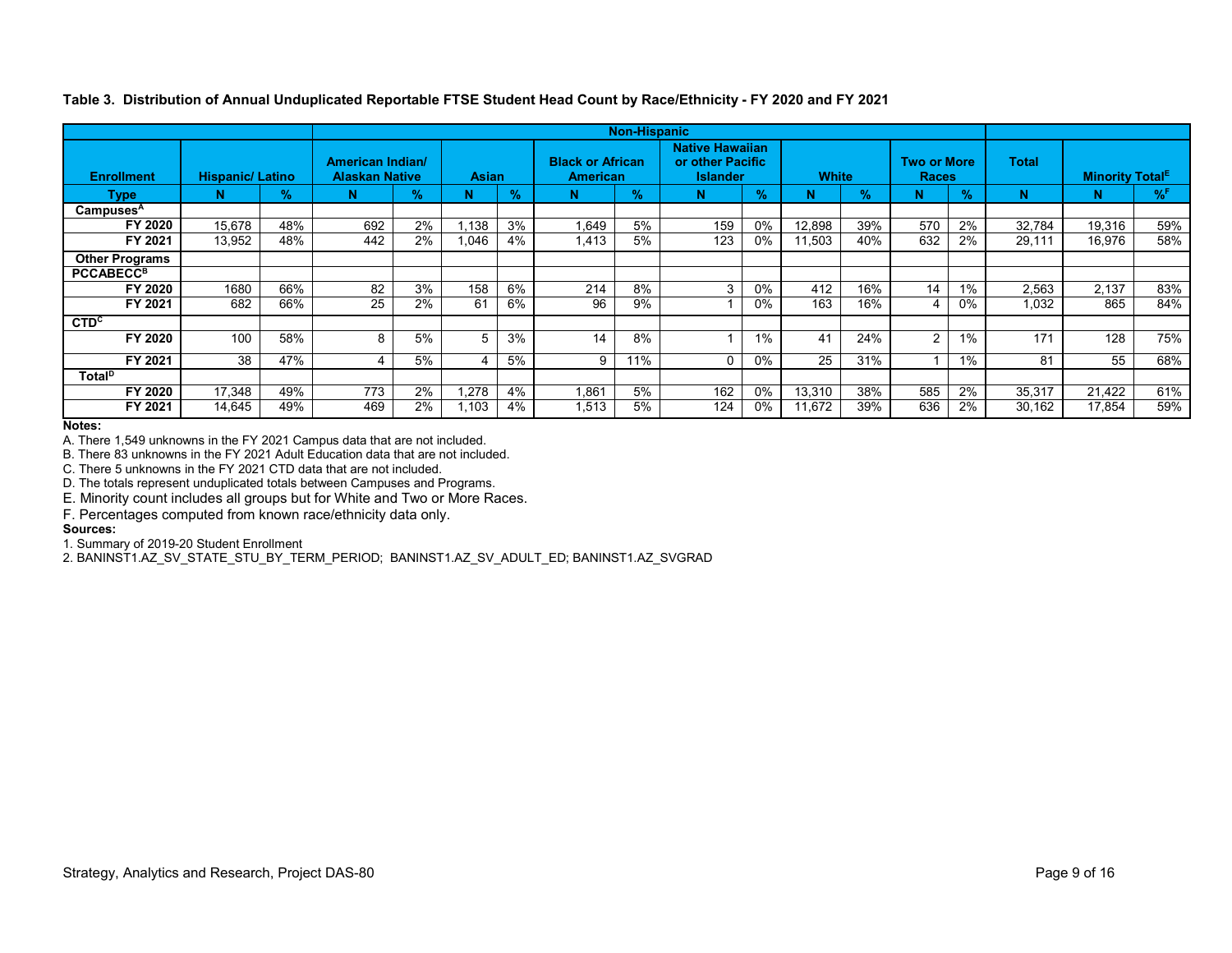|                        |               |                            |               |     |                                             |     |               |                                            | <b>Non-Hispanic</b> |                                               |       |              |               |                                    |               |        |        |                                   |
|------------------------|---------------|----------------------------|---------------|-----|---------------------------------------------|-----|---------------|--------------------------------------------|---------------------|-----------------------------------------------|-------|--------------|---------------|------------------------------------|---------------|--------|--------|-----------------------------------|
| <b>Enrollment Type</b> |               | Hispanic/<br><b>Latino</b> |               |     | <b>American Indian</b><br>or Alaskan Native |     | <b>Asian</b>  | <b>Black or African</b><br><b>American</b> |                     | <b>Native Hawaiian</b><br>or Pacific Islander |       | <b>White</b> |               | <b>Two or More</b><br><b>Races</b> |               | Total  |        | <b>Minority Total<sup>E</sup></b> |
|                        | <b>Gender</b> |                            | $\frac{9}{6}$ |     | $\frac{9}{6}$                               | N   | $\frac{9}{6}$ |                                            | $\mathcal{A}$       | N                                             | $\%$  | N            | $\frac{9}{6}$ |                                    | $\mathcal{A}$ | N      | N      | %                                 |
| Campuses <sup>A</sup>  |               | 8.429                      | 49%           | 298 | 2%                                          | 622 | 4%            | 812                                        | 5%                  | 68                                            | 0%    | 6.584        | 38%           | 369                                | 2%            | 17.182 | 10.229 | 60%                               |
|                        | м             | 5,342                      | 46%           | 137 | 1%                                          | 408 | 4%            | 585                                        | 5%                  | 55                                            | 0%    | 4,771        | 41%           | 250                                | 2%            | 11.548 | 6,527  | 57%                               |
| <b>Other Programs</b>  |               |                            |               |     |                                             |     |               |                                            |                     |                                               |       |              |               |                                    |               |        |        |                                   |
| <b>PCCABECCB</b>       |               | 536                        | 70%           | 15  | 2%                                          | 43  | 6%            | 59                                         | 8%                  |                                               | 0%    | 113          | 15%           | 3                                  | 0%            | 769    | 653    | 85%                               |
|                        | ΙVΙ           | 135                        | 55%           | 8   | 3%                                          | 16  | 6%            | 37                                         | 15%                 |                                               | $0\%$ | 49           | 20%           |                                    | $0\%$         | 247    | 197    | 80%                               |
|                        |               |                            |               |     |                                             |     |               |                                            |                     |                                               |       |              |               |                                    |               |        |        |                                   |
| CTD <sup>c</sup>       |               | 32                         | 44%           | 4   | 6%                                          | 3   | 4%            | 8                                          | 11%                 |                                               | $0\%$ | 24           | 33%           |                                    | 1%            | 72     | 47     | 65%                               |
|                        |               | 5                          | 63%           |     | 0%                                          |     | 13%           |                                            | 13%                 |                                               | 0%    |              | 13%           | $\Omega$                           | 0%            |        |        | 88%                               |
|                        |               |                            |               |     |                                             |     |               |                                            |                     |                                               |       |              |               |                                    |               |        |        |                                   |
| Total <sup>D</sup>     |               | 8,974                      | 50%           | 315 | 2%                                          | 664 | 4%            | 875                                        | 5%                  | 68                                            | $0\%$ | 6.707        | 37%           | 372                                | 2%            | 17.975 | 10,896 | 61%                               |
| unduplicated           |               | 5.478                      | 46%           | 145 | 1%                                          | 421 | 4%            | 622                                        | 5%                  | 56                                            | 0%    | 4.816        | 41%           | 251                                | 2%            | 11.789 | 6.722  | 57%                               |

#### **Table 4. Distribution of Annual Unduplicated Reportable FTSE Student Head Count by Race/Ethnicity and Gender - FY 2021**

#### **Notes:**

A. There 1,810 FY 2021 students with unknown gender or race/ethnicity in the Campus data who are not included in the analysis.

B. There 105 FY 2021 students with unknown gender or race/ethnicity in the Adult Education data who are not included in the analysis.

C. There 5 FY 2021 students with unknown gender or race/ethnicity in the CTD data who are not included in the analysis.

D. There 2,071 FY 2021 students with unknown gender or race/ethnicity in the totals who are not included in the analysisE. Minority count includes all groups but for White and Two or More Races.

E. Minority count includes all groups but for White and Two or More Races.

F. Percentages computed from known race/ethnicity data only.

#### **Sources:**

1. Summary of 2019-20 Student Enrollment

2. BANINST1.AZ\_SV\_STATE\_STU\_BY\_TERM\_PERIOD; BANINST1.AZ\_SV\_ADULT\_ED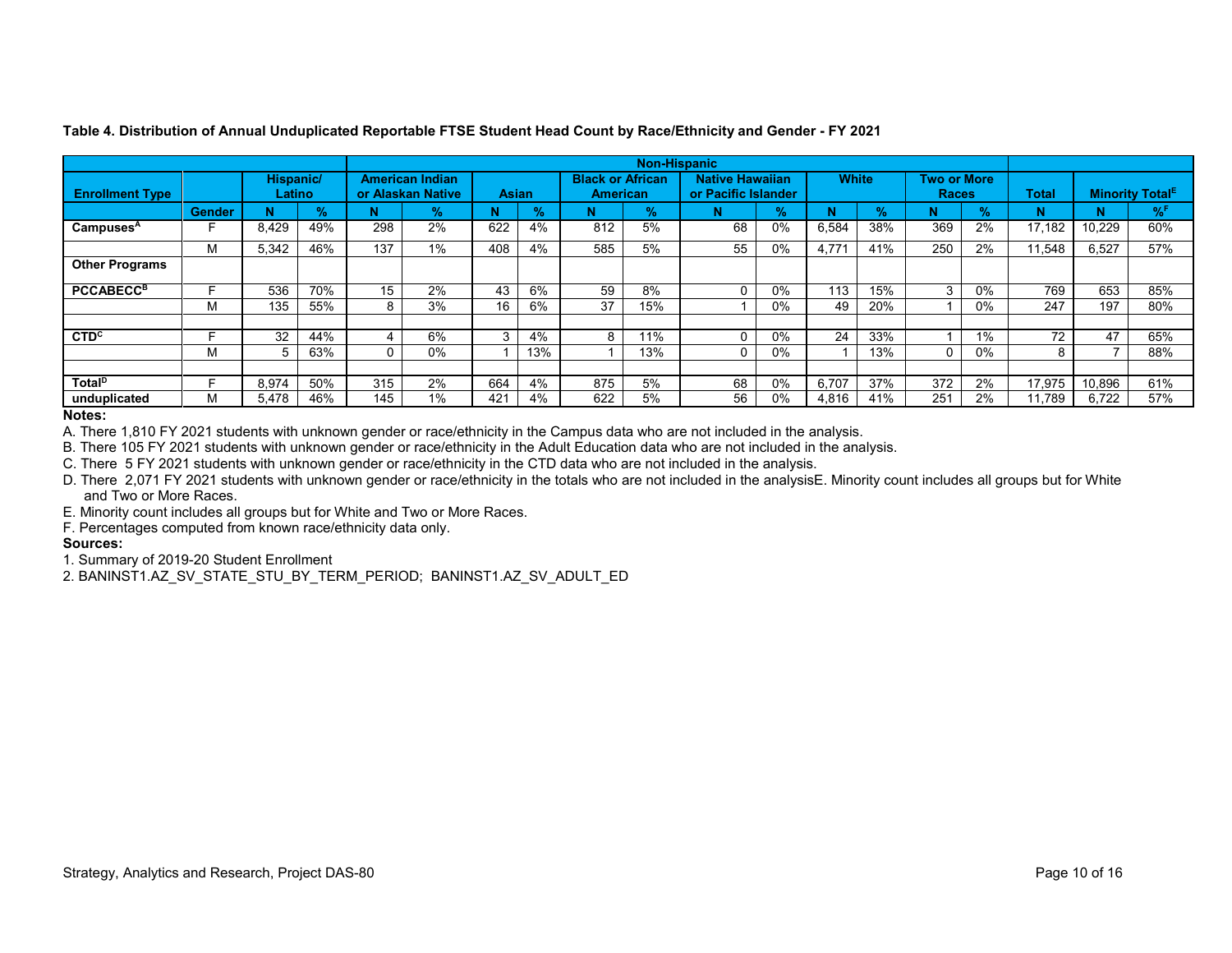|                                               | <b>FY 2020 FTSE</b> |                  | <b>FY 2021 FTSE</b> |                  |            | <b>Change from</b><br><b>Previous Year</b> |
|-----------------------------------------------|---------------------|------------------|---------------------|------------------|------------|--------------------------------------------|
| <b>Campus</b>                                 | N*                  | $\frac{9}{6}$ ** | N                   | $\frac{9}{6}$ ** | N          | %                                          |
| <b>Pima Online</b>                            | 3,523.8             | 25.4%            | 4,133.5             | 36.0%            | 609.7      | 17.3%                                      |
| <b>Centers and Special</b><br><b>Programs</b> | 802.5               | 5.8%             | 610.1               | 5.3%             | $-192.4$   | $-24.0%$                                   |
| <b>Desert Vista</b><br>Campus                 | 1,386.2             | 10.0%            | 1,161.2             | 10.1%            | $-225.0$   | $-16.2%$                                   |
| <b>Downtown Campus</b>                        | 2.003.2             | 14.4%            | 1.237.2             | 10.8%            | $-766.0$   | $-38.2%$                                   |
| <b>East Campus</b>                            | 1.471.8             | 10.6%            | 1.037.1             | 9.0%             | $-434.7$   | $-29.5%$                                   |
| <b>Northwest Campus</b>                       | 1.262.3             | 9.1%             | 848.7               | 7.4%             | $-413.6$   | $-32.8%$                                   |
| <b>West Campus</b>                            | 3,424.3             | 24.7%            | 2.460.2             | 21.4%            | $-964.1$   | $-28.2%$                                   |
| Total                                         | 13.874.1            | 100%             | 11.488.1            | 100%             | $-2.386.0$ | $-17.2%$                                   |

**Table 5a. Distribution of District Annual Reportable FTSE by Campus, by Year**

#### **Notes:**

\*\* The total of percentages does not appear to be 100% due to rounding of individual percentages.

**Sources (Tables 5a):**  1. Summary of 2019-20 Student Enrollment

2. BANINST1.AZ\_SV\_STATE\_STU\_BY\_TERM\_PERIOD

3. Clock-hour data from PCCABECC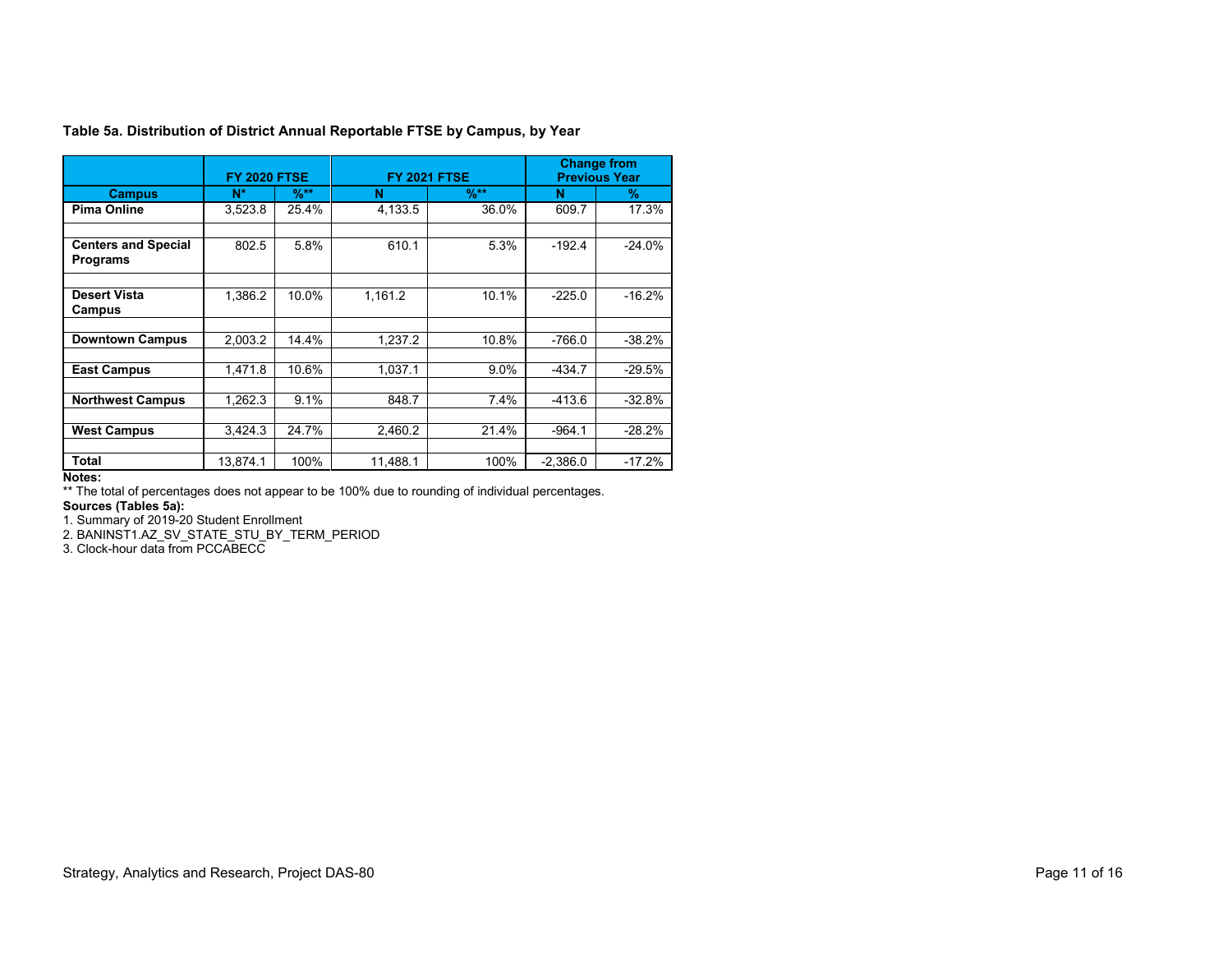**Table 5b. Distribution of Centers and Special Programs Annual Reportable FTSE by Campus and Center, by Year**

|                                                        | <b>FY 2020 FTSE</b> |      | <b>FY 2021 FTSE</b> |      | <b>Change from</b><br><b>Previous Year</b> |          |  |  |
|--------------------------------------------------------|---------------------|------|---------------------|------|--------------------------------------------|----------|--|--|
| <b>Centers and Special</b><br><b>Programs</b>          | N*                  | $\%$ | $N^*$               | $\%$ | N                                          | %        |  |  |
| <b>Public Safety and</b><br><b>Emergency Institute</b> | 416.5               | 52%  | 357.71              | 59%  | $-58.8$                                    | $-14%$   |  |  |
|                                                        |                     |      |                     |      |                                            |          |  |  |
| <b>Adult Basic</b><br><b>Education</b>                 | 368.0               | 46%  | 233.0               | 38%  | $-135.0$                                   | $-37%$   |  |  |
|                                                        |                     |      |                     |      |                                            |          |  |  |
| <b>Workforce &amp;</b><br><b>Business Dev</b>          | 18.0                | 2%   | 19.4                | 3%   | 1.4                                        | 8%       |  |  |
|                                                        |                     |      |                     |      |                                            |          |  |  |
| <b>Centers and Special</b><br><b>Program Total</b>     | 802.5               | 98%  | 610.1               | 100% | $-192.4$                                   | $-24.0%$ |  |  |

**Notes:**

\* The total appears off by 0.1 due to rounding of individual campus numbers in the column.

#### **Sources (Tables 5b):**

1. Summary of 2019-20 Student Enrollment

2. BANINST1.AZ\_SV\_STATE\_STU\_BY\_TERM\_PERIOD

3. Clock-hour data from PCCABECC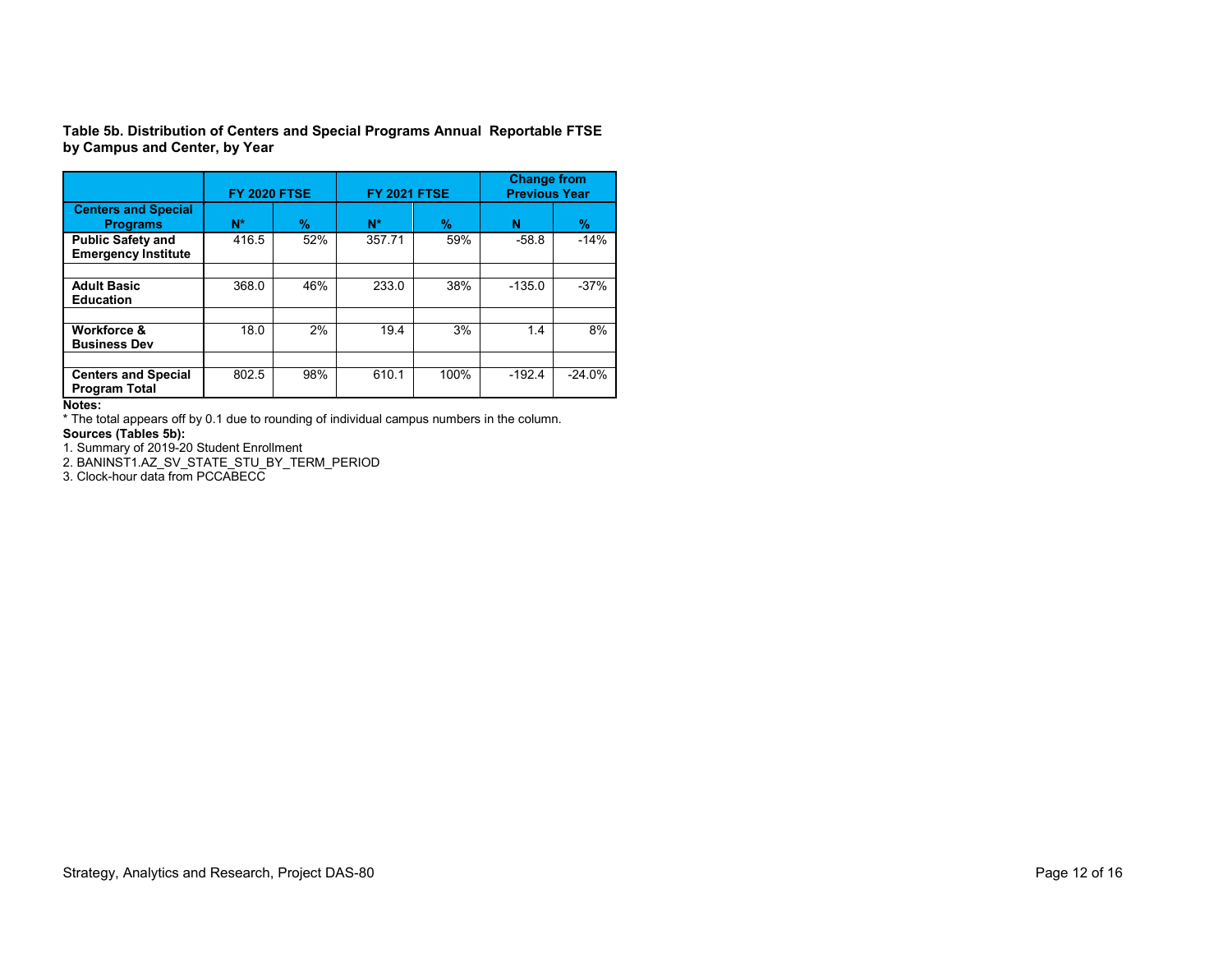**Table 5c. Distribution of Desert Vista Campus Annual Reportable FTSE by Campus and Center, by Year**

|                                                      | <b>FY 2020 FTSE</b> |               | <b>FY 2021 FTSE</b> |               | <b>Change from Previous Year</b> |               |
|------------------------------------------------------|---------------------|---------------|---------------------|---------------|----------------------------------|---------------|
| <b>Desert Vista Campus</b>                           | N                   | $\frac{9}{6}$ |                     | $\frac{9}{6}$ |                                  | $\frac{9}{6}$ |
| <b>Main Campus</b>                                   | 1.227.2             | 89%           | 1.048.2             | 90%           | $-179.0$                         | $-15%$        |
|                                                      |                     |               |                     |               |                                  |               |
| <b>Center for Training and</b><br><b>Development</b> | 159.0               | 11%           | 113.0               | 10%           | $-46.0$                          | $-29%$        |
|                                                      |                     |               |                     |               |                                  |               |
| <b>Desert Vista Campus Total</b>                     | 1.386.2             | 100%          | 1.161.2             | 100%          | $-225.0$                         | $-16%$        |

**Sources (Tables 5d):** 

1. Summary of 2019-20 Student Enrollment

2. BANINST1.AZ\_SV\_STATE\_STU\_BY\_TERM\_PERIOD

3. Clock-hour data from CTD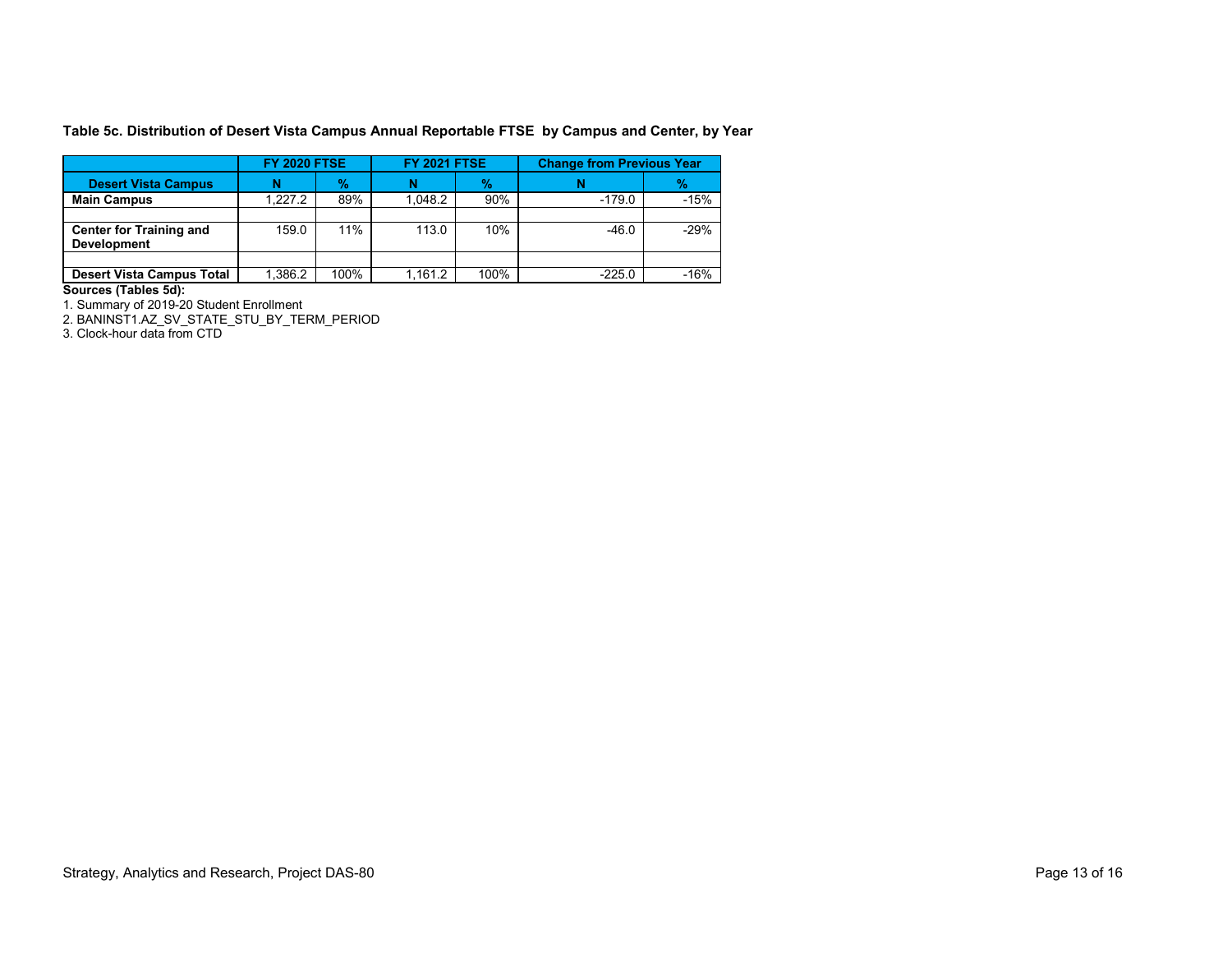**Table 5d. Distribution of East Campus Annual Reportable FTSE by Campus and Center, by Year**

|                                | <b>FY 2020 FTSE</b> |               | <b>FY 2021 FTSE</b> |      | <b>Change from Previous Year</b> |        |
|--------------------------------|---------------------|---------------|---------------------|------|----------------------------------|--------|
| <b>East Campus</b>             |                     | $\frac{9}{6}$ | N                   | $\%$ |                                  | $\%$   |
| <b>Main Campus</b>             | .442                | 98%           | 1.012.1             | 98%  | $-430.1$                         | $-30%$ |
|                                |                     |               |                     |      |                                  |        |
| <b>Davis-Monthan Air Force</b> |                     |               |                     |      |                                  |        |
| <b>Base</b>                    | 29.6                | 2%            | 25.0                | 2%   | $-4.6$                           | $-16%$ |
|                                |                     |               |                     |      |                                  |        |
| <b>East Campus Total</b>       | 1.471.8             | 100%          | 1.037.1             | 100% | $-434.7$                         | -30%   |

**Sources (Tables 5d):** 

1. Summary of 2019-20 Student Enrollment

2. BANINST1.AZ\_SV\_STATE\_STU\_BY\_TERM\_PERIOD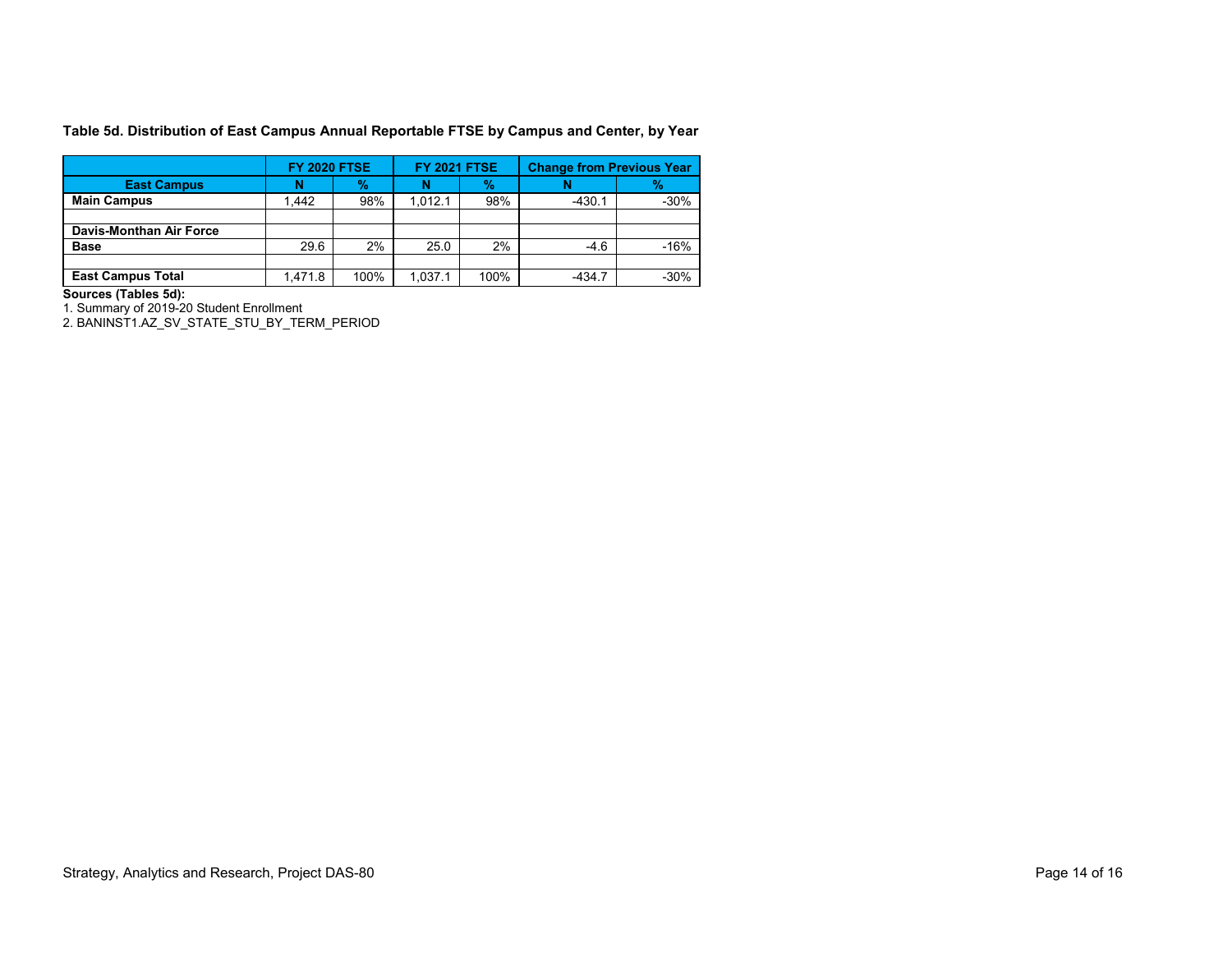| <b>Campus</b>                   | <b>Short-Term</b> |               | <b>Open Entry/ Open Exit</b> |               | <b>Traditional</b> |               | <b>Summer</b> |               | <b>Clock Hours</b> |               | <b>Total</b> |               |
|---------------------------------|-------------------|---------------|------------------------------|---------------|--------------------|---------------|---------------|---------------|--------------------|---------------|--------------|---------------|
|                                 | Ñ                 | $\frac{9}{6}$ | N                            | $\frac{9}{6}$ | N                  | $\frac{9}{6}$ | N             | $\frac{9}{6}$ | N                  | $\frac{9}{6}$ | N            | $\frac{9}{6}$ |
| Pima Online &<br><b>Others</b>  | 1,334.3           | 19%           | 60.2                         | 1%            | 3,414.3            | 50%           | 1,844.3       | 27%           | 233.0              | 3%            | 6,886.1      | 100%          |
| <b>Other Community</b>          | 17.3              | 1%            | 60.2                         | 3%            | 974.0              | 45%           | 1.110.4       | 51%           |                    |               | 2,161.9      | 100%          |
| Public Safety and               |                   |               |                              |               |                    |               |               |               |                    |               |              |               |
| Emergency<br>Institute          | 340.2             | 95%           | 0.0                          | 0%            | 17.5               | 5%            | 0.1           | $0\%$         |                    |               | 357.7        | 100%          |
| Pima Online                     | 976.9             | 24%           | 0.0                          | 0%            | 2,422.9            | 59%           | 733.8         | 18%           |                    |               | 4,133.5      |               |
| <b>ABECC</b>                    |                   |               |                              |               |                    |               |               |               | 233.0              | 100%          | 233.0        | 100%          |
| <b>Desert Vista</b>             | 417.8             | 36%           | 0.0                          | 0%            | 564.3              | 49%           | 66.2          | 6%            | 113.0              | 10%           | 1,161.2      | 100%          |
| <b>Other Desert</b><br>Vista    | 417.8             | 40%           | 0.0                          | 0%            | 564.3              | 54%           | 66.2          | 6%            |                    |               | 1,048.2      | 100%          |
| <b>CTD</b>                      |                   |               |                              |               |                    |               |               |               | 113.0              | 100%          | 113.0        | 100%          |
| <b>Downtown</b>                 | 183.0             | 15%           | 0.0                          | 0%            | 998.8              | 81%           | 55.4          | 4%            |                    |               | 1,237.2      | 100%          |
| East                            | 210.9             | 20%           | 0.1                          | 0%            | 764.5              | 74%           | 61.7          | 6%            |                    |               | 1,037.1      | 100%          |
| <b>Other East</b>               | 195.4             | 19%           | 0.1                          | 0%            | 757.5              | 75%           | 59.1          | 6%            |                    |               | 1,012.1      | 100%          |
| Davis-Monthan<br>Air Force Base | 15.5              | 62%           | 0.0                          | 0%            | 7.0                | 28%           | 2.6           | 10%           |                    |               | 25.0         | 100%          |
| <b>Northwest</b>                | 148.8             | 18%           | 0.0                          | 0%            | 618.1              | 73%           | 81.9          | 10%           |                    |               | 848.7        | 100%          |
| West                            | 251.0             | 10%           | 0.9                          | 0%            | 2,047.0            | 83%           | 161.3         | 7%            |                    |               | 2,460.2      | 100%          |
| <b>District Office</b>          |                   |               |                              |               | 0.0                | N/A           | 0.0           | N/A           |                    |               | 0.0          | N/A           |
| <b>District Total</b>           | 2,528.5           | 22%           | 1.0                          | 0%            | 7,432.9            | 65%           | 1,160.3       | 10%           | 346.0              | 3%            | 11,468.7     | 100%          |
|                                 |                   |               |                              |               |                    |               |               |               |                    |               |              |               |
|                                 |                   |               |                              |               |                    |               |               |               |                    |               |              |               |
| FY 2020 Totals                  | 2,174.5           | 14%           | 69.6                         | 0%            | 9,665.6            | 63%           | 2,998.9       | 19%           | 527.0              | 3%            | 15,435.6     | 100%          |
| FY 2020 to FY<br>2021 Change    | 354.0             | 16%           | $-68.6$                      | -99%          | $-2,232.7$         | $-23%$        | $-1,838.6$    | $-61%$        | $-181.0$           | $-34%$        | $-3,966.9$   | $-26%$        |

**Table 6. Number and Percent of Total Annual 2020-21 Reportable FTSE by Class Type and Campus**

\* Totals may appear to be off by 0.1 due to rounding in the presentation of individual numbers

**Sources:** 

1. Summary of 2019-20 Student Enrollment

2. BANINST1.AZ\_SV\_STATE\_STU\_BY\_TERM\_PERIOD